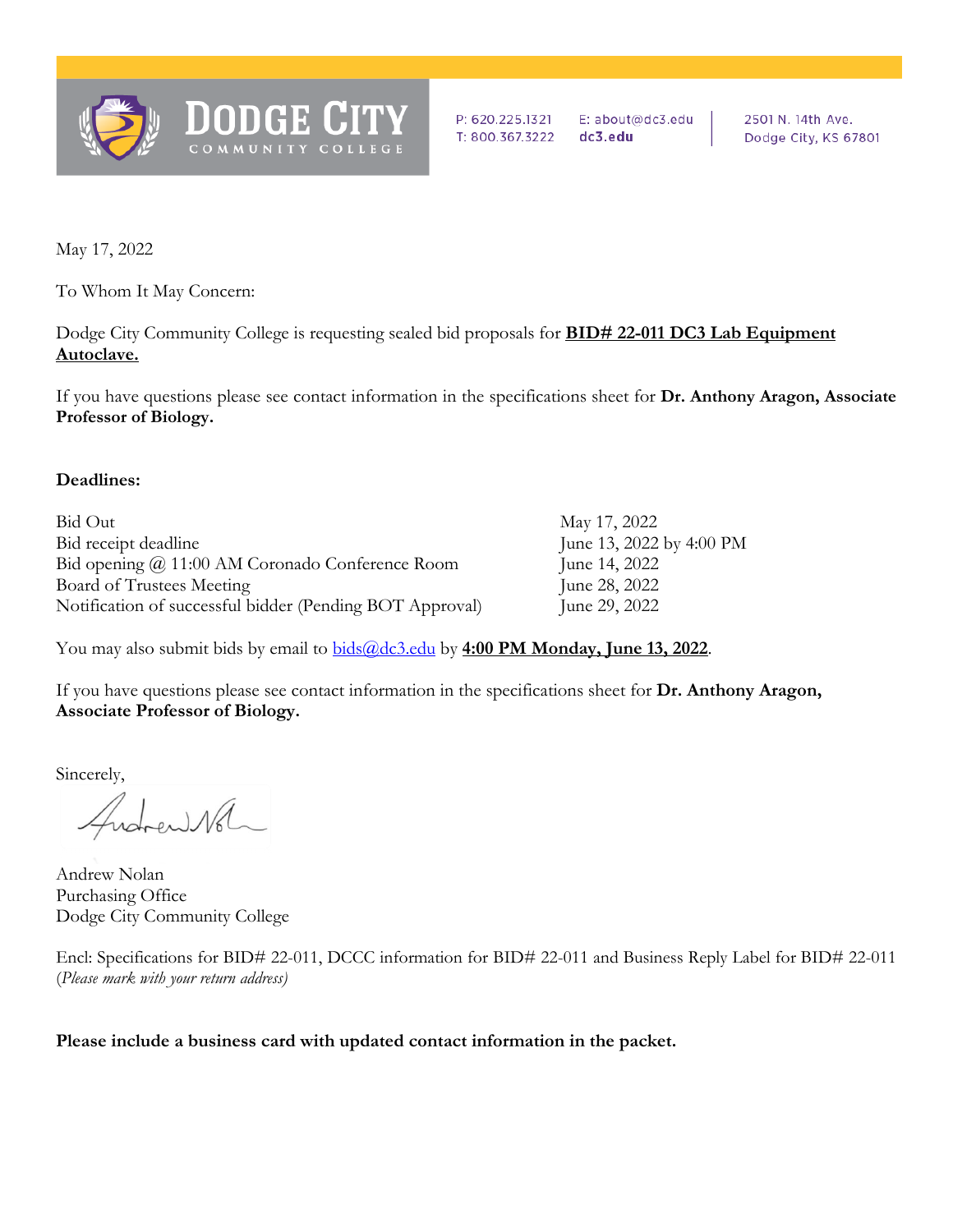

### **Minimum Specifications for Autoclave Lab Equipment Bid**

# **(1) One Qty**

## **General Information:**

- Chamber Volume (L): 34 Liters minimum
- Available Height (in): 10 inches minimum
- Chamber Dimension (in): 12 x 18 inches minimum
- Power: 120V
- Utilities: No Plumbing Required

All items specified are preferred, but if unable to quote for item specified, vender can with notation, include a substitute for an equivalent item.

Other Bid Specifications and Conditions:

- 1. All bid quotations to be valid for ninety (90) days.
- 2. Please note any bid specification exceptions.
- 3. Items should be available within thirty (30) days of issuance of Purchase Order (Preferred). However if a longer period is needed to obtain, please specify the amount of time it will take you.
- 4. Provide descriptive literature relating to bids submitted.
- 5. Include freight costs for on campus delivery on a separate line.
- 6. Dodge City Community College is a **tax-exempt entity**.
- 7. If additional information is required, please contact **Dr. Anthony Aragon, Associate Professor of Biology.**

Please allow for the length of time it may take to send your bid through the USPS to meet the deadline for the bids.

If sending bids as an email, please bids to **[bids@dc3.edu.](mailto:stores@dc3.edu)**

Please allow for the length of time it may take to send your bid through the USPS to meet the deadline for the bids.

Contact **Dr. Anthony Aragon** with questions or for additional information.

 **Dr. Anthony Aragon Associate Professor of Biology Dodge City Community College 2501 North 14th Avenue Dodge City, KS 67801-2399 Phone (620)227-9417 Email: [AAragon@dc3.edu](mailto:rshean@dc3.edu)**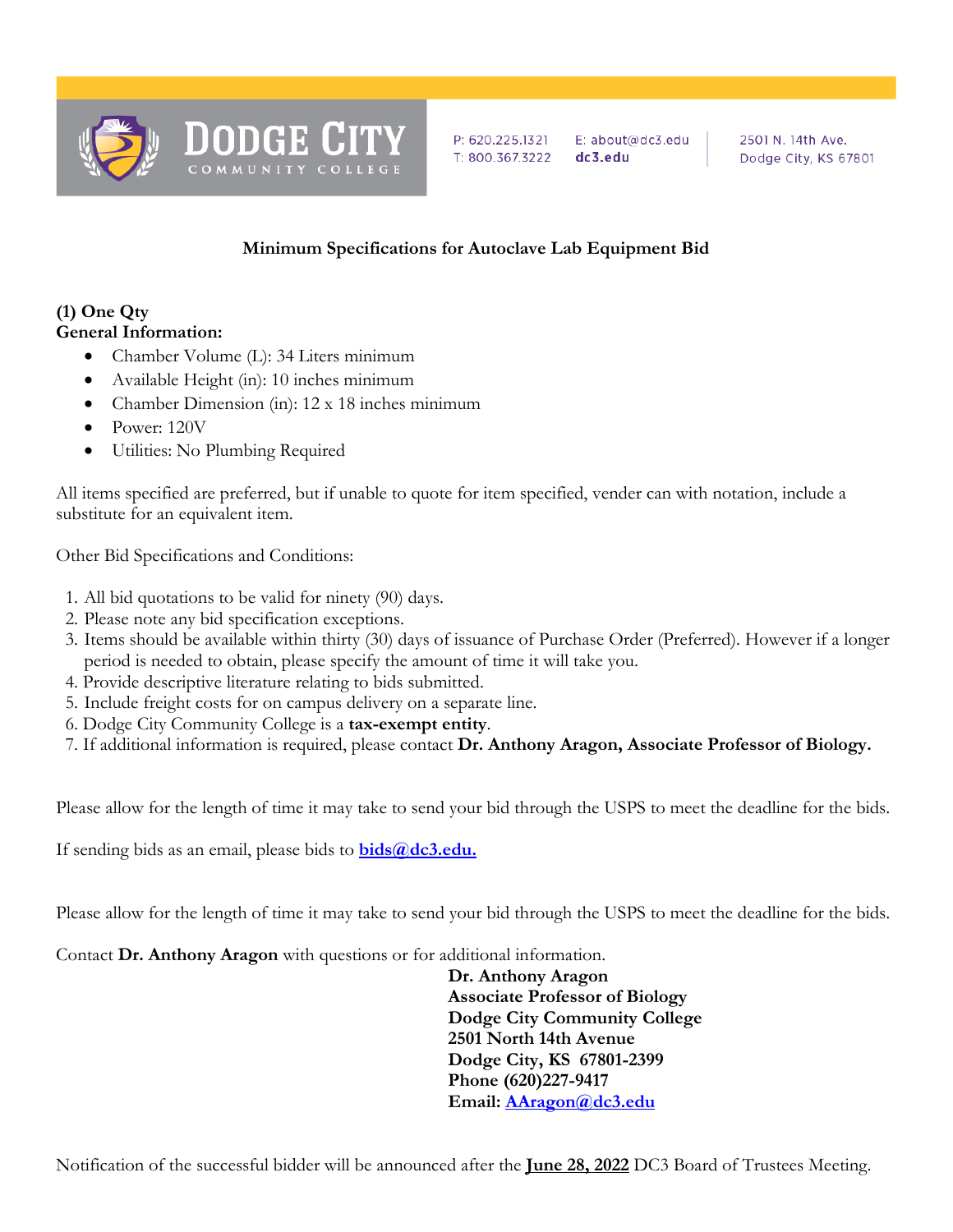

P: 620.225.1321 E: about@dc3.edu T: 800.367.3222 dc3.edu

2501 N. 14th Ave. Dodge City, KS 67801

May 17, 2022

To Whom It May Concern:

Enclosed you will find a copy of bidding instructions and specifications for Dodge City Community College. The Board of Trustees of Dodge City Community College requests that you submit a bid on such items as you may handle on this list. You are permitted to bid on any or all items.

The attached bid proposal form has been prepared in duplicate. This form must be signed and submitted with your bid. The second copy is for your use. In the event you do not wish to bid, please submit a formal "NO BID" in order to insure your company's name remaining on the active bidder list.

#### BID NO.: **22-011** BID TITLE: **DC3 Lab Equipment Autoclave.**

#### Deadline to receive bids: **4:00 PM Monday, June 13, 2022.**

NOTE: ALL AWARDS MADE AS THE RESULT OF THIS BID SHALL CONFORM TO ALL APPLICABLE KANSAS STATUTES.

### **INSTRUCTION TO BIDDERS**

- 1. **RETURN ONE COPY OF BID ONLY:** bid proposal will be submitted in the enclosed envelope and sealed. In the event that the enclosed envelope will not hold all the materials necessary for the completion of this bid, the face of the envelope submitted shall contain the same information that is on the enclosed envelope. In the case of emailed bids requests to venders return postage will be supplied.
- 2. **EXECUTION OF BID:** your bid must contain a manual signature of an authorized representative of your firm in the space provided.
- 3. **PRICES QUOTED:** deduct trade discounts and quote firm net prices. Give both unit price and extended total. Only those bids complying with this requirement will be accepted. Freight charges, if any, must be included in amount of bid quotation. Bid all prices F.O.B. Dodge City Community College, 2501 North 14th Avenue, Dodge City, KS 67801-2399.
- 4. **TAXES:** Federal Excise and State Sales Taxes are not applicable on direct purchases of tangible personal property made by the College. The applicable tax exemption number is shown on the purchase order. This exemption does not apply to purchases of tangible personal property made by contractors who use the tangible personal property in the performance of contracts for the improvement of College owned real property.
- 5. **APPROVED EQUIVALENTS:** items specified herein may be the particular brand of a manufacturer. Such designations are made to indicate quality, style, and construction desired. If the statement "or equivalent" follows the specified brand, a bidder may bid on any brand which meets or exceeds quality of items specified. On alternate items indicate brand name bid and include full descriptive literature and detailed specifications. Any deviation from specifications must be indicated. NO BID WILL BE CONSIDERED WITHOUT THIS TECHNICAL DATA.
- 6. **BROCHURE:** each bid must be accompanied by a brochure with descriptive statements to clearly present the quality, style, construction, and general features of the item. Each picture must be clearly identified with the item.
- 7. **SAMPLES:**samples of items, when requested, must be furnished free of expense and if not destroyed, will upon request be returned at bidder's expense. Each individual sample must be labeled with bidder's name and item number.
- 8. **BID DATE AND TIME:** Sealed bids must be received in room 107 of the Administration Building on the Dodge City Community College campus by **4:00 pm, Monday, June 13, 2022**. If sending bids as an email, please bids to [bids@dc3.edu](mailto:stores@dc3.edu) by 4:00 pm. All bids received after that time shall be returned unopened or deleted. The opening of bids will be at **11:00 AM, Tuesday, June 14, 2022, in the Coronado Conference Room of the Student Union**. This will be for tabulation purposes only. The awarding of bids will be made at a later date after formal action by the Board of Trustees.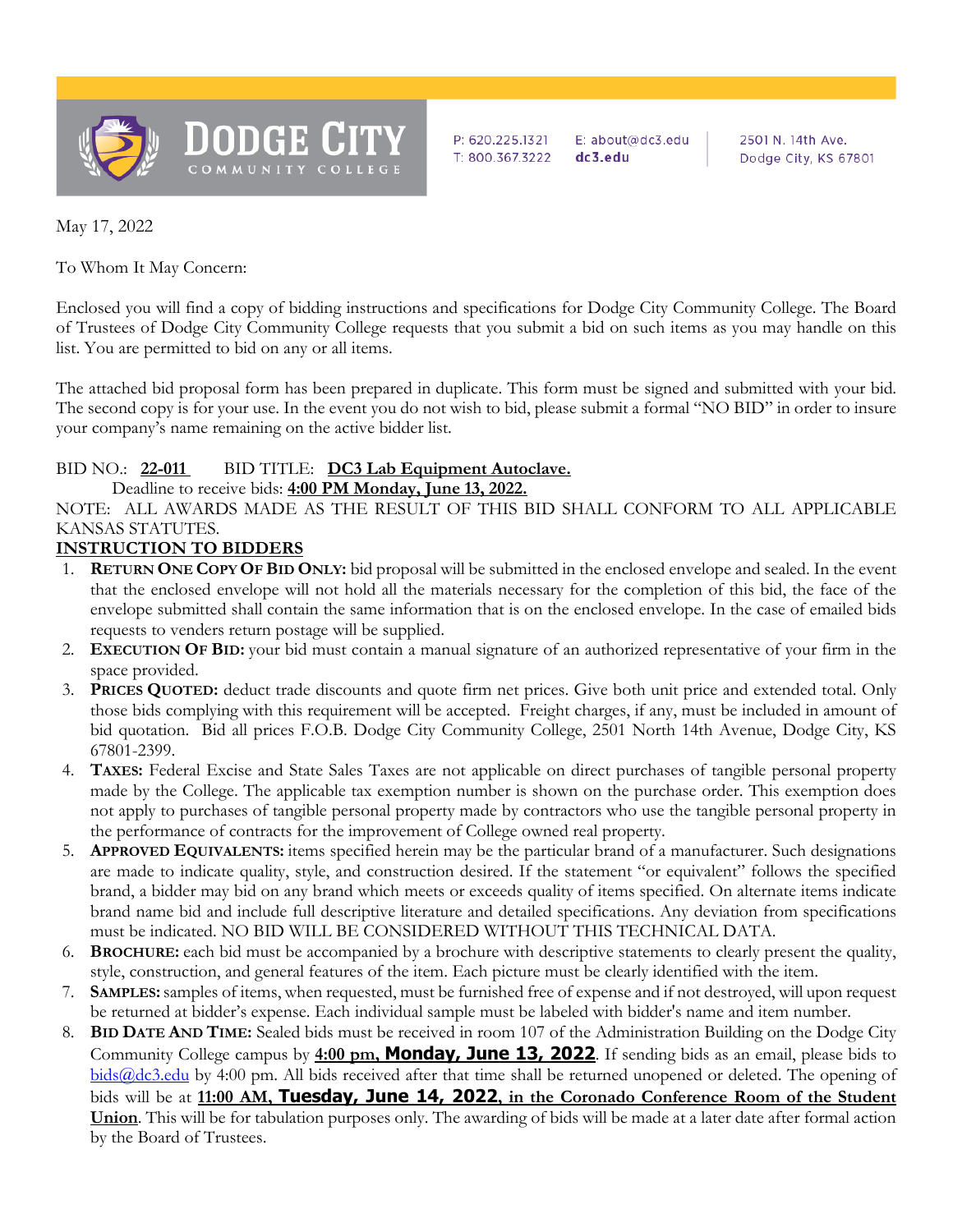- 9. **AWARDING CONTRACTS:** as the best interest of the College may require, the Board of Trustees reserves the right to reject any or all bids in whole or in part and to waive any technicality in bids received. Unit prices must be shown and the Board may accept any item or group of items bid. Since the date of delivery may be a factor in the awarding of bids, it is necessary that the bidder indicate the length of time that would be required by his company to make delivery if awarded the contract. A "Purchase Order", when furnished to the successful bidder, shall result in a binding contract without further action by either party providing the bidder delivers their product within the specified time frame.
- 10. **PAYMENT:** payment will be made by the College after items awarded the vendor have been received, installed, inspected, and found free of damage or defect. If re-orders are placed in smaller quantities and/or lesser weight amounts than the original total bid order, the College will pay the cost of freight provided the company prepays the shipment and adds the amount to the invoice.
- 11. **NO BID:** if no bid is being submitted, please mark page 1 "NO BID", sign and return to the College. Bidder shall indicate reason for "NO BID" on bid sheets.

### **SPECIAL CONDITIONS**

Any or all of the special conditions that may vary from the preceding general conditions shall have precedence. Bid price must include delivery, (uncrating, installation, assembly, and setting in place when applicable). The successful bidder(s) must remove all cartons and packing materials if installation is performed on campus. The price quoted on this request is to remain in effect on repeat purchases for 120 days from the date the initial order is placed by the College.

The College reserves the right to purchase in quantities greater or less than those specified on the Invitation to Bid. Individual bid prices on each item are required and the College may purchase on an item basis.

Dodge City Community College is subject to the Cash-Basis Law (K.S.A. 10-1101 et seq.). This agreement is subject to the provisions of the Cash-Basis Law. Dodge City Community college is obligated under this agreement only to pay periodic payments or monthly installments under the agreement as may lawfully be made from (a) funds budgeted and appropriated for that purpose during the College's current budget year or (b) funds made available from any lawfully operated revenue producing source.

Please pay careful attention to K.S.A. 10-1116b regarding the conditions required for multi-year leasing agreements. **Each carton shall be marked with purchase order number if applicable.** All equipment sold to the College shall be sold at the risk of the seller until the same shall be inspected and accepted by the College.

Any questions concerning conditions and specifications should be submitted to:

 **Dr. Anthony Aragon Associate Professor of Biology Dodge City Community College 2501 North 14th Avenue Dodge City, KS 67801-2399 Phone (620)227-9417 Email: [AAragon@dc3.edu](mailto:rshean@dc3.edu)**

Sincerely,<br>*Andrew* Wol

Andrew Nolan Purchasing Office Dodge City Community College

Encl: Specifications for BID# 22-011 , DCCC information for BID# 22-011 and Business Reply Label for BID# 22-011 *(Please mark with your return address)*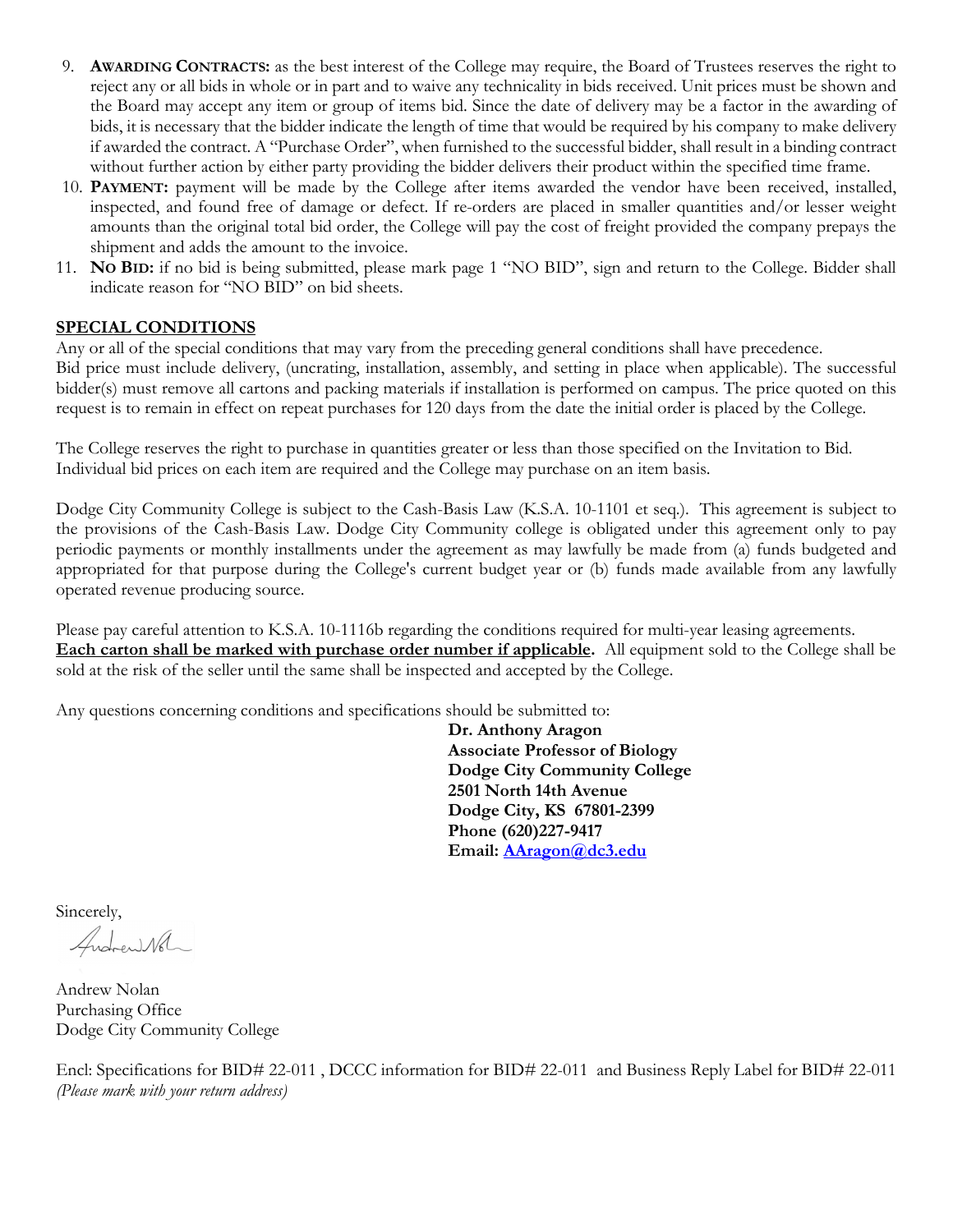# **BID SPECIFICATIONS CHECKLIST** FILL OUT & RETURN THIS COPY Please note compliance with bid specifications (Circling YES or NO)

- 1. (YES / NO) Chamber Volume (L): 34 Liters minimum.
- 2. (YES / NO) Available Height (in): 10 inches minimum.
- 3. (YES / NO) Chamber Dimension (in): 12 x 18 inches minimum
- 4. (YES / NO) Power: 120V
- 5. (YES / NO) Utilities: No Plumbing Required

Notes / Exceptions / Upgrades:

#### \*\*\*NOTE\*\*\*\*

Dodge City Community College is a tax-exempt entity.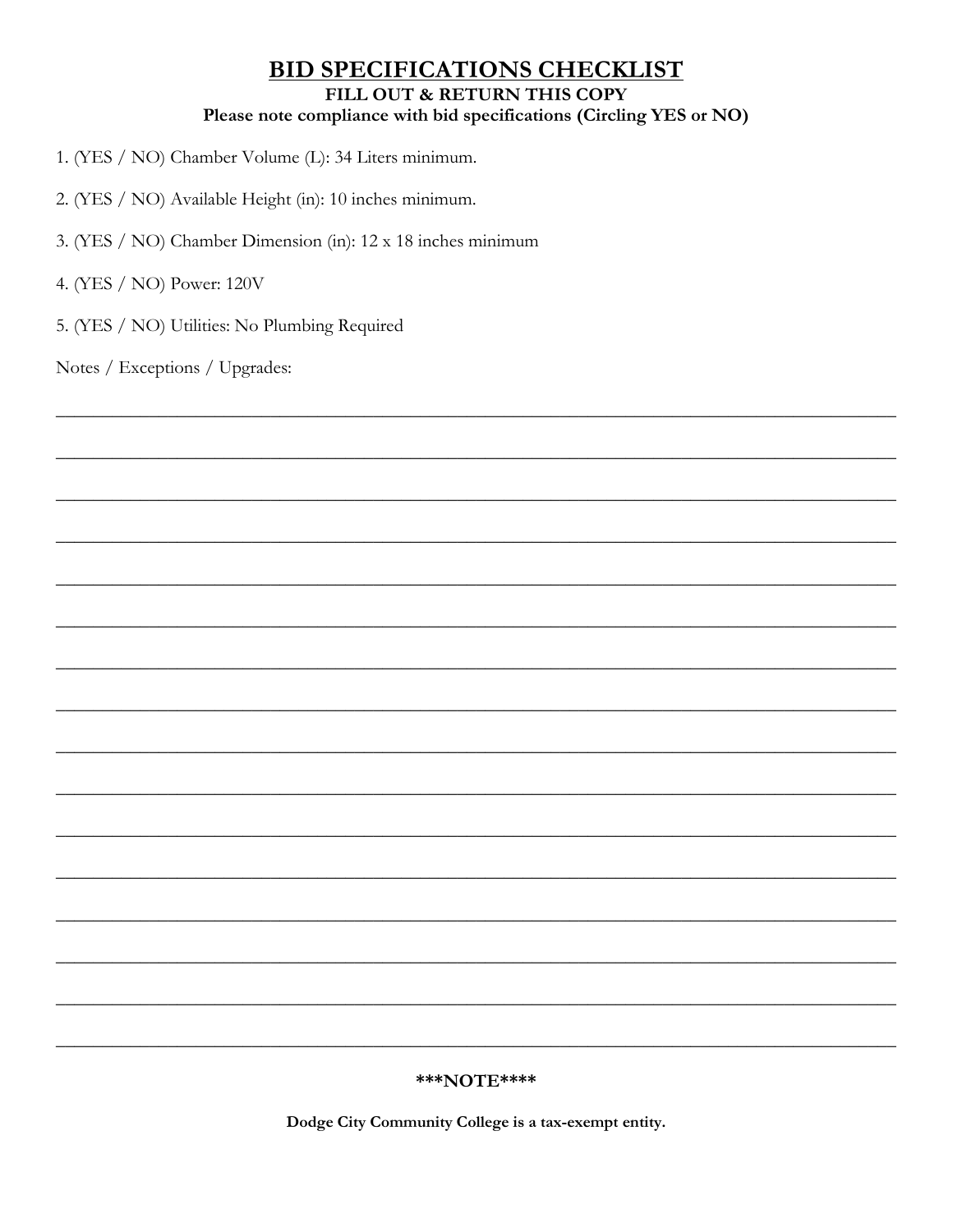

P: 620.225.1321 E: about@dc3.edu T: 800.367.3222 dc3.edu

2501 N. 14th Ave. Dodge City, KS 67801

PROPOSAL

### **RETURN THIS COPY**

Date:

Company Name: Bid No. **22-011** Bid No. **22-011** 

### PROPOSAL FOR: **DC3 Lab Equipment Autoclave.**

- 1.01 BASE BID: The undersigned, having familiarized himself with conditions and specifications, and having carefully examined and having fully understood the Bid Documents, hereby affirms and agrees to enter into contract for **BID# 22-011 DC3 Lab Equipment Autoclave.**
- 1.02 TERMS AND CONDITIONS: The undersigned hereby acknowledges the terms and conditions of this Contract as specified herein, and agrees to abide by such terms and conditions in the fulfillment of the Contract, if awarded the bid.
- 1.03 NON-COLLUSION AFFIDAVIT: The undersigned certifies that the Bid is made in good faith without fraud, collusion, or connection of any kind with any other Bidder, that he is competing in his own interest and in his own behalf without connection with or obligation to any undisclosed person, and has made his own examination and estimates and there from presents this bid.

### **Please sign and return with specification sheet.**

Signature \_\_\_\_\_\_\_\_\_\_\_\_\_\_\_\_\_\_\_\_\_\_\_\_\_\_\_\_\_\_\_\_\_\_\_\_\_\_\_\_\_\_\_\_\_\_\_\_\_\_\_\_

Contact Phone Number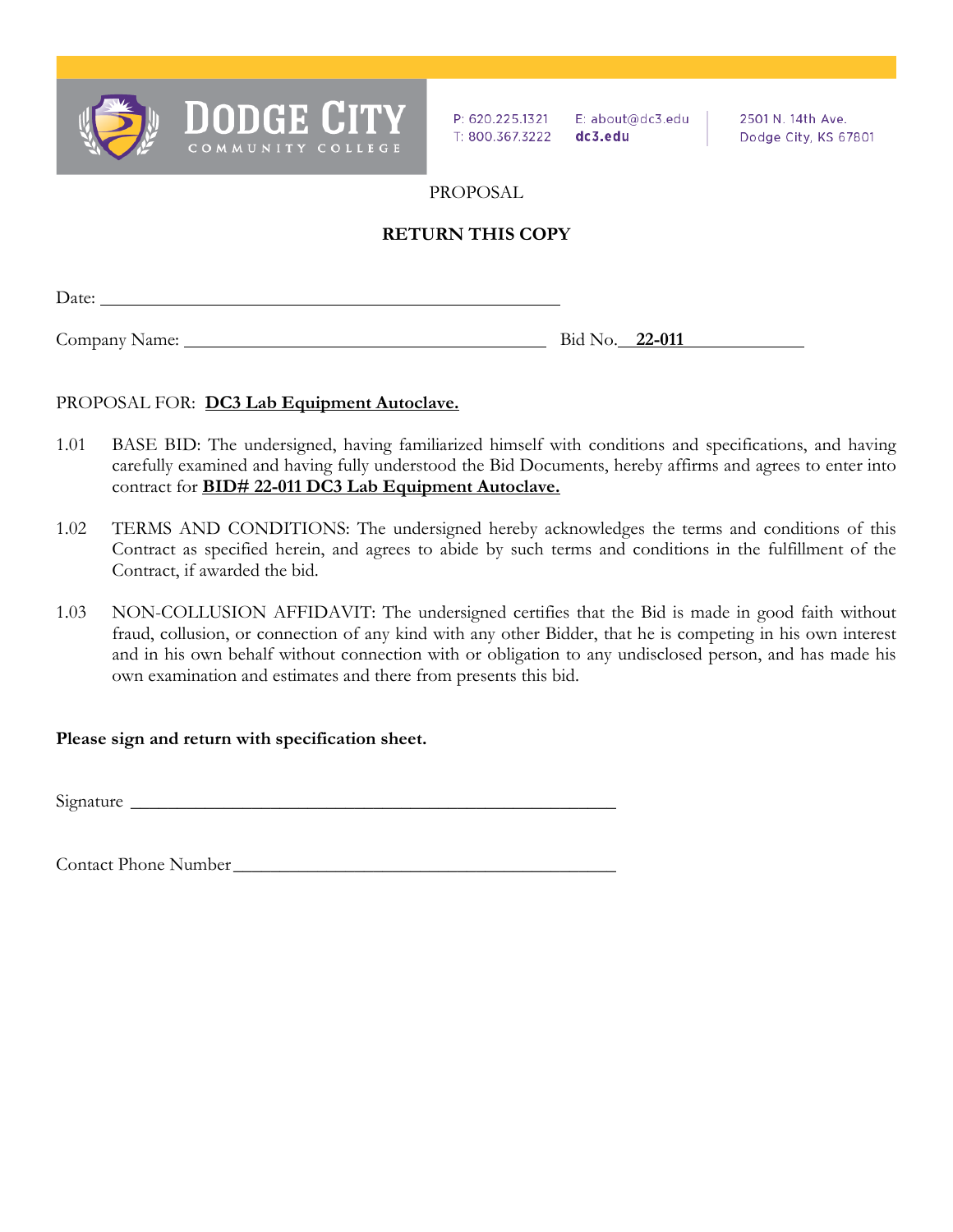

P: 620.225.1321 E: about@dc3.edu T: 800.367.3222 dc3.edu

2501 N. 14th Ave. Dodge City, KS 67801

PROPOSAL

### **THIS COPY FOR YOUR RECORDS**

| Date:         |         |        |
|---------------|---------|--------|
|               |         | 22-011 |
| Company Name: | Bid No. |        |

### PROPOSAL FOR: **DC3 Lab Equipment Autoclave.**

- 1.01 BASE BID: The undersigned, having familiarized himself with conditions and specifications, and having carefully examined and having fully understood the Bid Documents, hereby affirms and agrees to enter into contract for **BID# 22-011 DC3 Lab Equipment Autoclave.**
- 1.02 TERMS AND CONDITIONS: The undersigned hereby acknowledges the terms and conditions of this Contract as specified herein, and agrees to abide by such terms and conditions in the fulfillment of the Contract, if awarded the bid.
- 1.03 NON-COLLUSION AFFIDAVIT: The undersigned certifies that the Bid is made in good faith without fraud, collusion, or connection of any kind with any other Bidder, that he is competing in his own interest and in his own behalf without connection with or obligation to any undisclosed person, and has made his own examination and estimates and there from presents this bid.

**Please sign and keep for your records.** 

Signature

Contact Phone Number